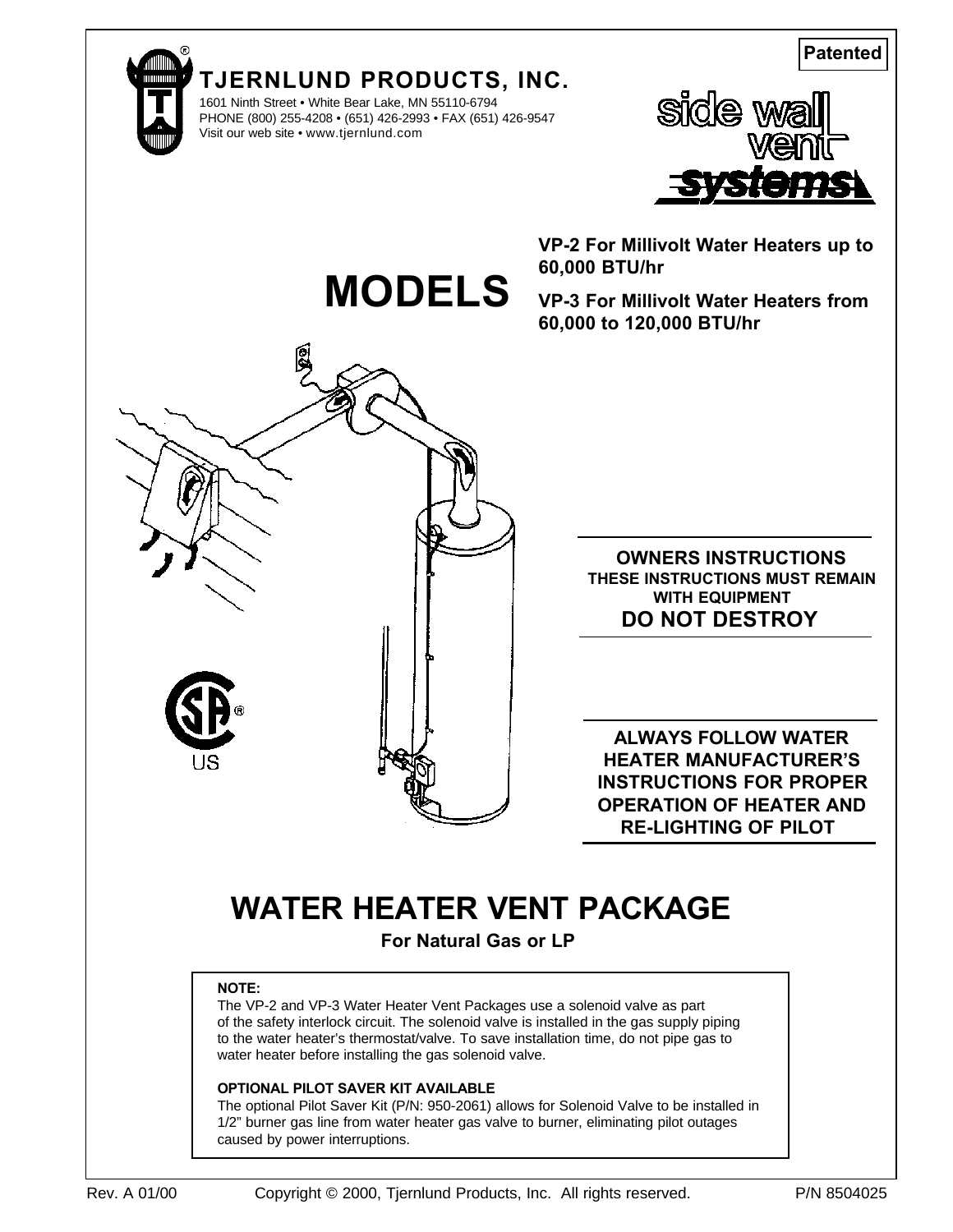Tjernlund Products welcomes your comments and questions. Address all correspondence to: Customer Service, Tjernlund Products Inc., 1601 Ninth Street, White Bear Lake, MN 55110-6794 or email us at fanmail@tjfans.com.

#### **TABLE OF CONTENTS**

### **IN THE EVENT OF PILOT OUTAGE**

- 1. Push the reset button in the center of the linear limit spillage sensing located on the draft hood on the top of the water heater.
- 2. Turn the gas pilot knob at the top of water heater gas valve to "OFF" position. **WARNING: Gas pilot knob MUST REMAIN IN "OFF" POSITION FOR FIVE MINUTES** BEFORE PILOT IS RE-LIT. Perform steps 3 & 4 while waiting.
- 3. Visually verify that there is 115 volt power established to the Power Venter. Check fuse or circuit breaker, wall plug and electrical connections.
- 4. Visually verify that all electrical connections of control cord circuit are intact.
- 5. Follow water heater manufacturer's re-lighting instructions attached to water heater or located in water heater owner's manual.

#### **USER NOTE:**

Since the Power Venter cannot operate during a power outage, the safety interlock controls are designed to prohibit gas flow to the water heater. Follow the above procedures and water heater manufacturer's instructions for relighting the pilot when power has been restored.

#### **OPTIONAL PILOT SAVER KIT AVAILABLE**

The optional Pilot Saver Kit (P/N: 950-2061) allows for Solenoid Valve to be installed in 1/2" burner gas line from water heater gas valve to burner, eliminating pilot outages caused by power interruptions.

| LINEAR LIMIT SWITCH<br>MOUNTING BRACKET |  |
|-----------------------------------------|--|
| LINEAR LIMIT SPILLAGE<br>SENSING SWITCH |  |
| RESET BUTTON                            |  |
|                                         |  |
|                                         |  |
|                                         |  |
|                                         |  |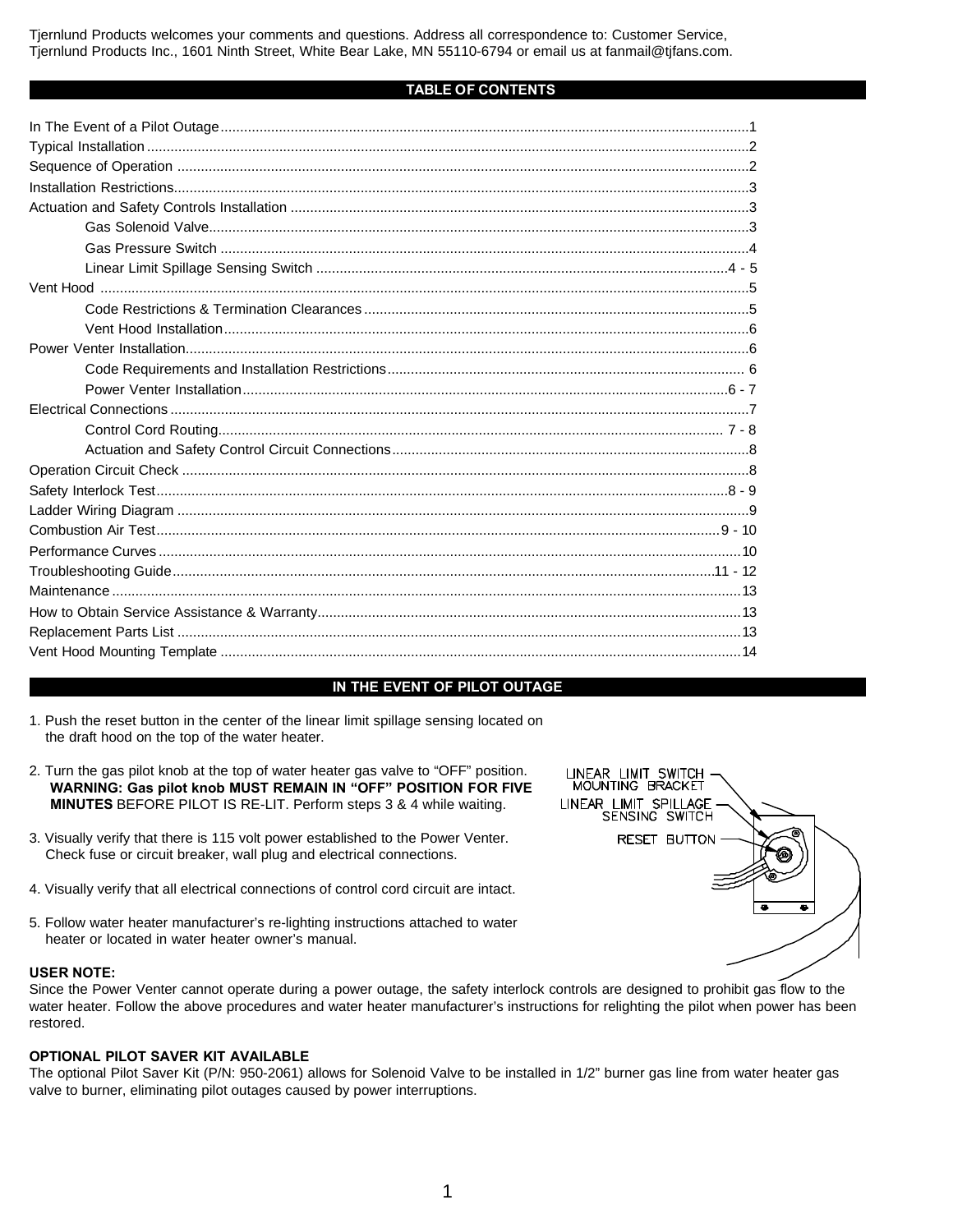- 1. The installer must read and follow these instructions carefully to assure proper installation and operation of the water heater vent package.
- 2. The installer must fill in the required information on the nameplate located on the Power Venter electrical box.
- 3. The installer must affix the wiring diagram label included with these instructions to the water heater casing adjacent to its rating plate.
- 4. The water heater may only be installed on the suction side of Power Venter.
- 5. The installer must notify the homeowner of the maintenance (Page 13) required with the use of this product.
- 6. The installer must verify that the pilot safety controls on water heater are in good operating condition before installation of the water heater vent package.
- 7. No more than 2 water heaters may be vented by either the VP-2 or VP-3.
- 8. The Power Venter must not be installed into any portion of a vent system which serves appliances other than the one(s) vented by the VP-2 or VP-3.

### **SEQUENCE OF OPERATION**

- 1. Water heater thermostat calls for heat.
- 2. Simultaneously, the Power Venter is actuated by the gas pressure switch and the burner fires.
- 3. When the thermostat is satisfied the burner shuts down.
- 4. The Power Venter continues to operate for a non-adjustable time period of approximately 45 seconds to purge the vent system of residual flue gases.
- 5. If, at any time, sustained flue gas spillage is detected by the linear limit spillage sensing switch the solenoid valve is de-energized, disrupting the flow of gas to the burner and pilot. The reset button on the linear limit will need to be pushed in and the pilot will need to be relit to establish water heater operation. NOTE: If optional Pilot Saver kit (P/N: 950-2061) is installed pilot light should not have to be relit.

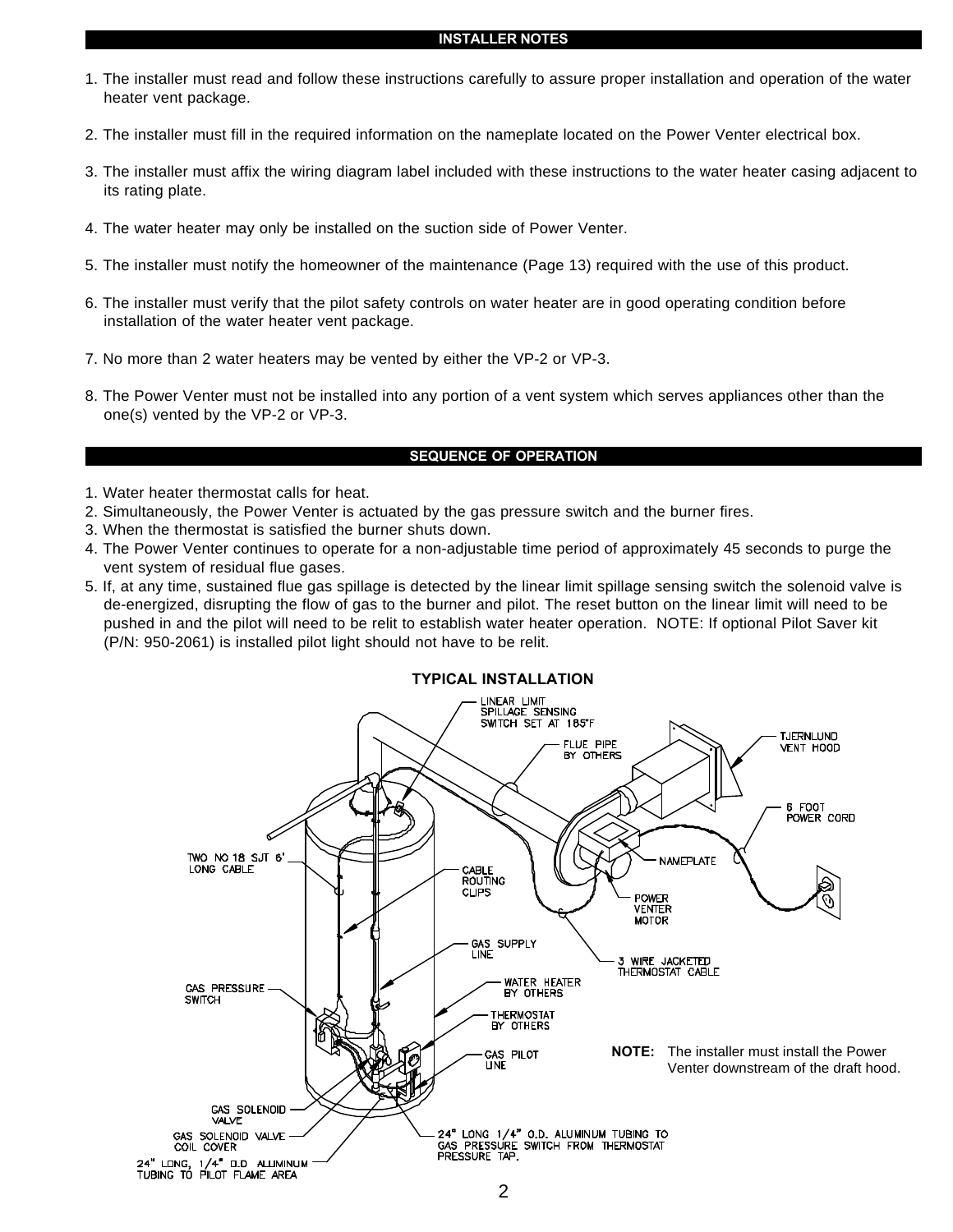#### **INSTALLATION RESTRICTIONS**

The Power Venter shall not be installed on incinerators, condensing type appliances or solid-fuel burning appliances. The Power Venter may only be installed on appliances equipped with a draft hood, draft diverter or barometric draft control.

The Power Venter shall not be installed on an appliance with an automatic valve having a manual opener unless the manual opener has been rendered inoperative or the automatic valve has been replaced with a valve not equipped with a manual opener.

#### **CAUTION:**

- **1. Failure to install, maintain and/or operate the Power Venter in accordance with manufacturer's instructions may result in conditions which can produce bodily injury and property damage.**
- **2. The Power Venter must be installed by a qualified installer in accordance with these instructions and all local codes or in their absence in accordance with the 1988 (or latest) Edition of the National Fuel Gas Code (NFPA #54), The 1987 (or latest) Edition of the National Electric Code (NFPA #70) and The Occupational Safety and Health Act (OSHA) when applicable. If improperly installed a hazardous condition such as an explosion or carbon monoxide poison accumulation could result.**
- 3. "Qualified Installer" shall mean an individual properly trained and licensed.
- 4. The installer must write or imprint name, phone number, date of installation and sign in the appropriate space on the Power Venter nameplate.
- 5. Plan the vent system so that Code required distances are maintained from plumbing and wiring.
- 6. The Power Venter motor shaft must be mounted horizontally to prevent motor bearing wear.
- 7. Flue gas temperature must not be exceed 575° F at Power Venter inlet. Ambient temperature must not exceed 104° F.
- 8. Disconnect power supply when making wiring connections or when working around the fan blade and motor. Failure to do so may result in severe personal injury and equipment damage.
- 9. Make certain the power source is adequate for the fan motor requirements. Do not add the Power Venter to a circuit where the total load is unknown.
- 10. The installer must verify that the BTU/hr input of the water heater does not exceed the recommended input of the VP-2 (60,000) or VP-3 (120,000).
- 11. A safety inspection of the water heater must be performed before installation of the VP-2 or VP-3 as outlined in ANSI Z223.1/NFPA #54, Appendix H.

#### **ACTUATION AND SAFETY CONTROLS INSTALLATION**

#### **GAS SOLENOID VALVE INSTALLATION**

After opening carton, inspect thoroughly for hidden damage. Fan blade should rotate freely. If any damage is found notify freight carrier and your distributor immediately and file a concealed damage claim.

- 1. Remove the carton labeled "Actuation and Safety Controls."
- 2. Open this carton and remove the gas solenoid valve. Make sure that the black coil guard is covering the coil of the solenoid valve as shown, (See Diagram A).
- 3. Remove the 3/8" to 1/2" adapters and install as shown. Use thread sealant to ensure a gas-tight seal. NOTE: 3/8" to 1/2" adapters are not used if using Pilot Saver kit (P/N: 950-2061).
- 4. Turn off the gas supply line to the water heater using the shutoff valve in the supply line to the water heater.
- 5. Install the solenoid valve between the manual shut off valve and the water heater thermostat/valve. NOTE: If using Pilot Saver kit (P/N: 950-2061), Solenoid Valve is installed in 1/2" burner gas line from water heater gas valve to burner.
- 6. Verify that the arrow on the solenoid valve points in the direction of gas flow to the water heater. The solenoid valve should be positioned so the top of the coil cover is on top of or horizontal to the solenoid valve. The top of the solenoid cover must not be pointing downward.
- 7. After installation of the solenoid valve conduct a gas leakage test of the appliance piping and control system down stream of the shutoff valve in the supply line to the appliance as outlined in the 1988 (or latest) Edition of NFPA 54, ANSI Z223.1, part 4. Any leaks detected must be repaired and retested.

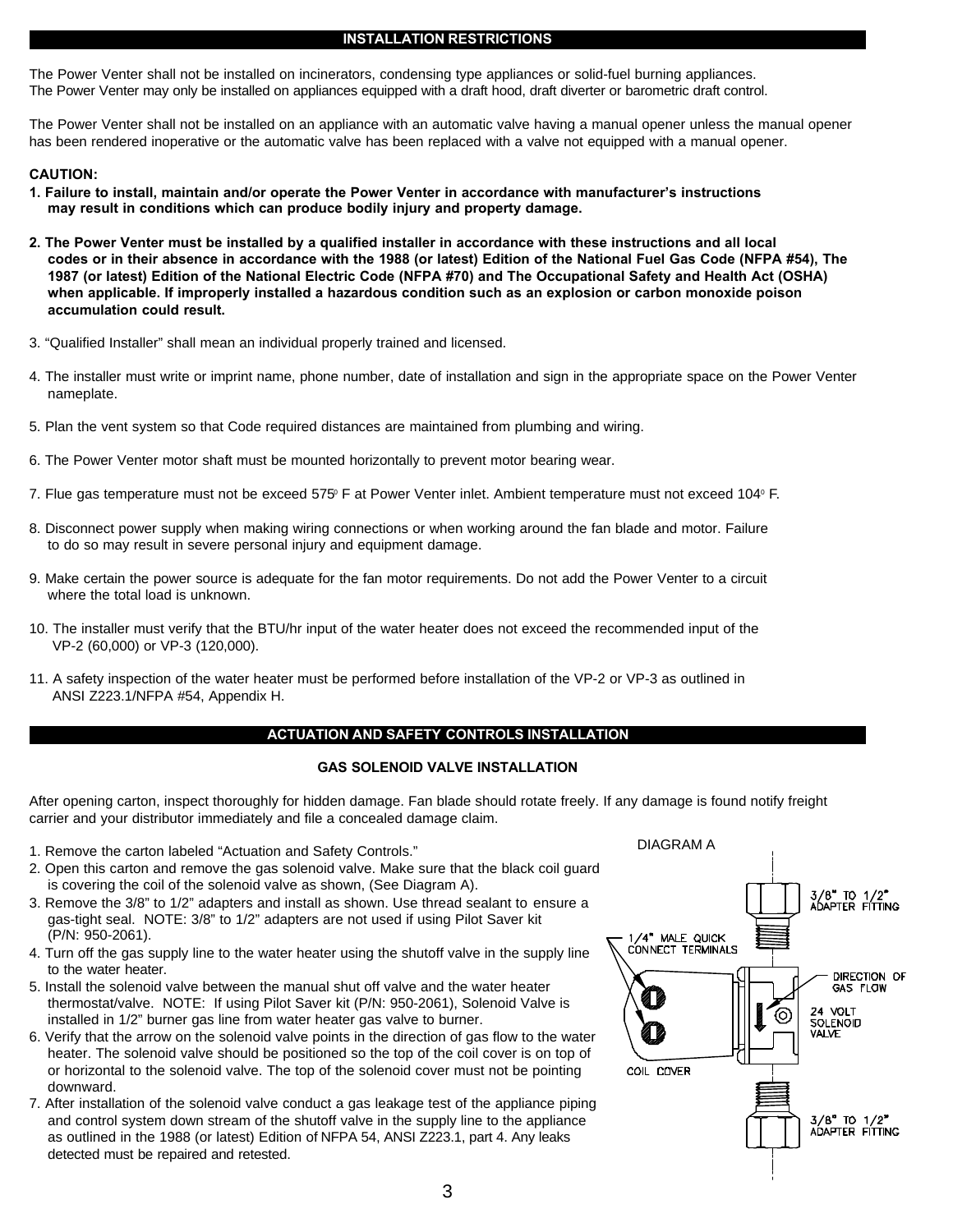#### **GAS PRESSURE SWITCH INSTALLATION**

Remove the gas pressure switch from the carton also remove the 1/8" compression fitting, the four 1/2" x #10 self tapping screws and the 2 sections of 1/4" diameter aluminum tubing from the **master carton liner.**

The gas pressure switch is mounted on the casing of the water heater adjacent to the heater's thermostat/valve. It should be mounted close enough so that the supplied 1/4" tubing will reach from the gas pressure switch fittings to the burner. The four provided screws are self tapping and drilling. They do not require the use of a drill. Their 1/2" length assures that the inner tank will not be penetrated.

- 1. Mount the gas pressure switch by securing it to the heater casing with a screw in each of the four mounting holes.
- 2. Using a tube cutter, cut the appropriate length of 1/4" tubing to reach from the fitting marked "connect to gas valve" to the pressure tap port of the thermostat/valve, (See Diagram B). **NOTE: DO NOT alter the heater's PILOT GAS LINE, (See Diagram B, Gas Control Valve).**
- 3. Remove the pressure tap plug from the underside of the thermostat/valve and install the supplied compression fitting. Use thread sealant, do not over tighten.
- 4. Use 1/4" tubing to connect the fitting installed in step #3 to the fitting marked "connect to gas valve" on the gas pressure switch. Make sure each end of the tubing is not pinched closed.
- 5. Measure and cut an appropriate length of tubing to reach from the fitting marked "warning" to the burner of the water heater. Connect tubing to gas pressure switch and route to pilot/burner area. **NOTE: DO NOT locate the tubing in the pilot/burner flame.**
- 6. Conduct a gas leakage test of the aluminum tubing as outlined in the 1988 (or latest) edition of NFPA 54, ANSI Z223.1, part 4. **NOTE:** The gas pressure switch has a built in pressure tap marked "gauge port".



#### **LINEAR LIMIT SPILLAGE SENSING SWITCH INSTALLATION**

#### **PURPOSE:**

To provide a means for appliance shut-down in the event of flue blockage or Power Venter failure.

#### **OPERATION:**

When concentrated spillage of the products of combustion occurs from the draft hood, the linear limit sensing switch circuit will open preventing burner operation.

- 1. Attach the linear limit sensing switch mounting bracket to the top of the water heater using the sheet metal screws provided. The linear limit bracket should be approximately 1/2" from the draft hood.
- 2. Attach the three linear limit capillary mounting brackets around the draft hood, equally spaced.
- 3. Insert the linear limit spillage sensing switch capillary into the "U" of the linear limit brackets outlining the perimeter of the draft hood. The linear limit capillary may be overlapped if necessary, (See Diagram C). **IMPORTANT: DO NOT CUT THE CAPILLARY**, it will be destroyed and water heater will be disabled.



DIAGRAM C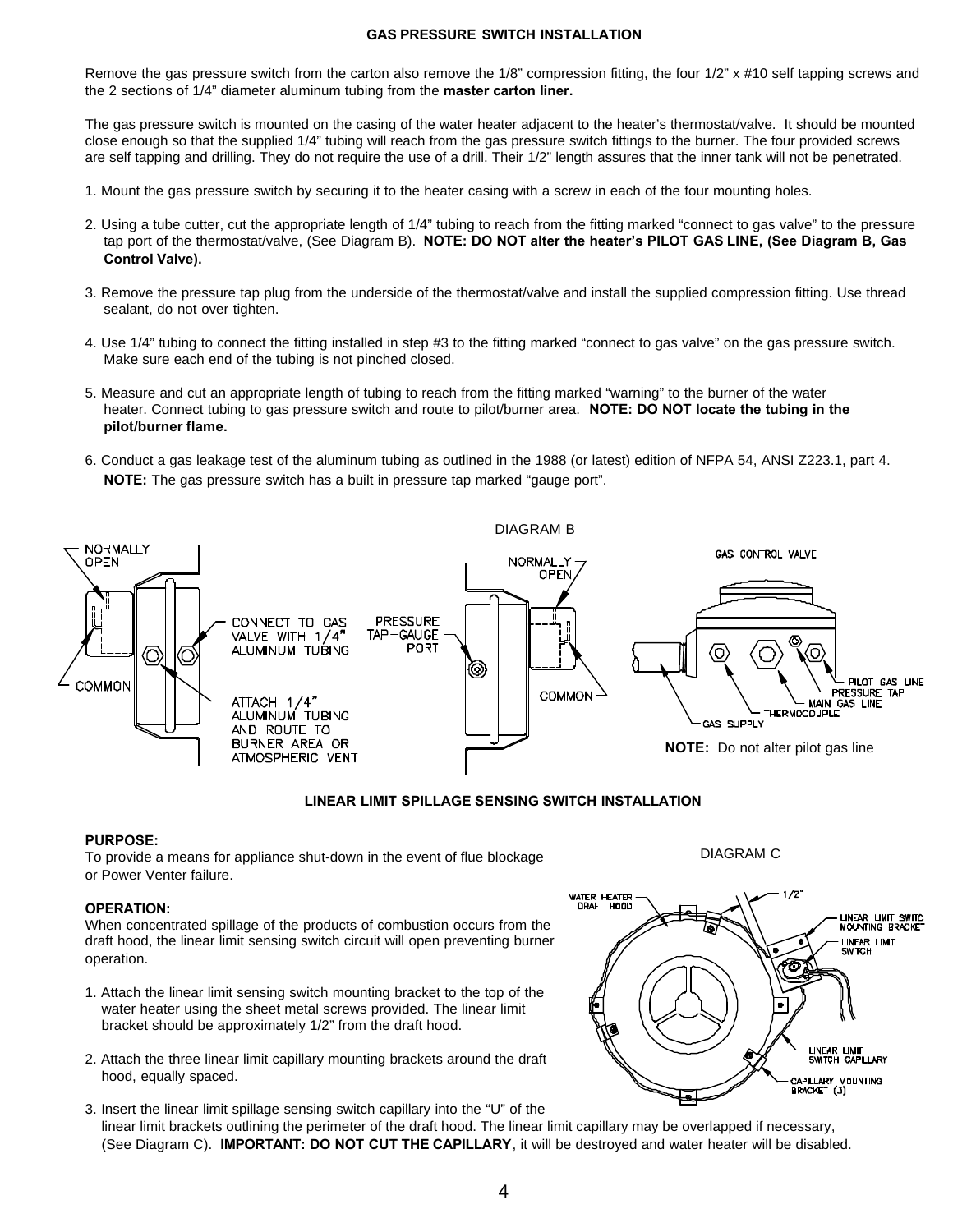4. Route the linear limit spillage sensing switch cable down the water heater casing locating the end near the solenoid valve. Secure it with the cable clamps and self drilling screws provided.



#### **VENT HOOD TERMINATION CLEARANCES**

#### **CODE REQUIREMENTS**

Failure to follow these installation instructions may violate applicable national and/or local codes. Terminate the vent system so that proper minimum clearances are maintained as cited in the latest edition of the National Fuel Gas Code (NFPA # 54) and the latest edition of Chimneys, Fireplaces, Vents, and Solid Fuel Burning Appliances (NFPA #211), or as follows:

- Not be less than 7 feet above grade when located adjacent to public walk ways.
- At least 3 feet above any forced air inlet located within 10 feet.
- At least 4 feet below, 4 feet horizontally from or 1 foot above any door, window or gravity air inlet into any building.
- At least 12 inches above grade.
- So that the flue gases are not directed so as to jeopardize people, overheat combustible structures or enter buildings, and
- Not less than 2 feet from an adjacent building.

The vent terminal shall also not be installed closer than 3 feet from the inside corner of an L shaped structure.

- 1. Check vent pipe system for leakage. All vent system leaks must be sealed prior to installation of a power venter.
- 2. A vent system incorporating a Tjernlund VH1 Series vent hood should not exceed 575°F.
- 3. Termination of a sidewall vent system with a device other than the Tjernlund VH1 Series vent hood could affect system performance and result in a possible safety hazard.
- 4. Plan the vent system layout to avoid the possibility of accidental contact with wiring or plumbing inside of walls.
- 5. Installation must be done by one experienced and familiar with venting of combustion appliances.

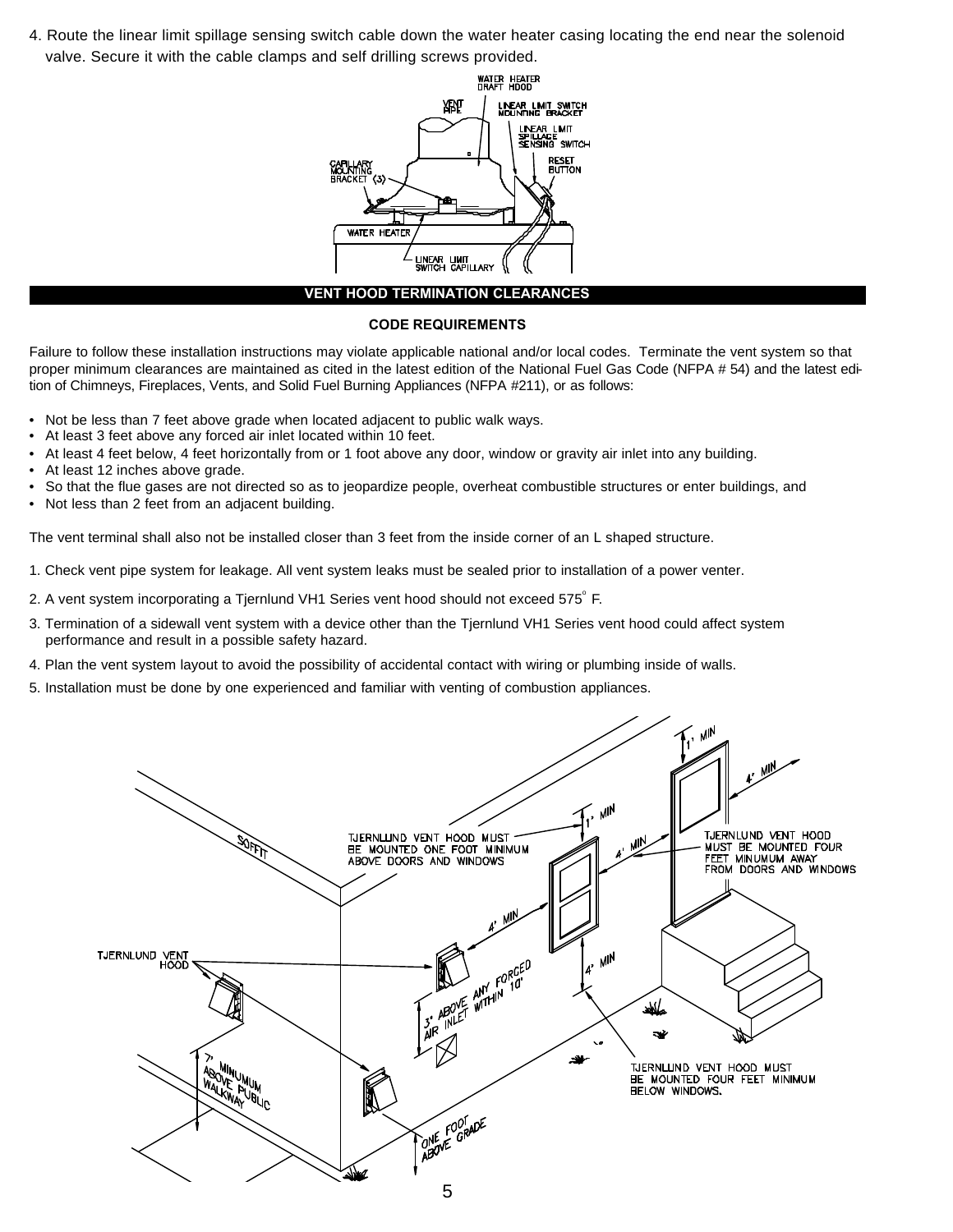#### **VENT HOOD INSTALLATION**

1. Verify that proposed Vent Hood location will conform to "Vent Hood Termination Clearances" on page 5.

2. Use scissors to detach Vent Hood Mounting Template on page 14. Follow instructions on Vent Hood template.

### **POWER VENTER INSTALLATION**

#### **CODE REQUIREMENTS**

Power Venter installation must be in accordance with the following requirements of the National Fuel Gas Code: (ANSI Z223.1)

- All portions of the vent system under positive pressure during operation (on the outlet side of the Power Venter) shall be designed and installed so as to prevent leakage of flue or vent gases into a building.
- All appliances must enter the vent system on the inlet side of the Power Venter.
- Provision shall be made to interlock the appliance(s) to prevent the flow of gas to the main burners when the draft system is not performing so as to satisfy the operating requirements of the equipment for safe performance.

#### **INSTALLATION RESTRICTIONS**

- 1. Power Venter should be installed as close to the termination of the vent system as possible to prevent flue gas leakage.
- 2. Power Venter must be installed with the motor shaft horizontal to prevent motor bearing wear.
- 3. Power Venter housing is single wall. Six inch clearance must be maintained to combustible materials.
- 4. **If installing the VP-2,** 3" vent pipe may be used from the water heater to the Power Venter. If the flue outlet is larger than 3", install a **tapered** reducer directly after the draft hood of the water heater.

**If installing the VP-3,** 4" vent pipe may be used from the water heater to the Power Venter. If the flue outlet is larger than 4", install a **tapered** reducer directly after the draft hood of the water heater.

**NOTE:** All reducers and vent pipe are to be supplied by the installer and are available from your local heating wholesaler.

5. The equivalent vent pipe length of elbows and straight pipe must be calculated. The total equivalent length must not exceed 75 feet with no more than 25 equivalent feet in elbows.

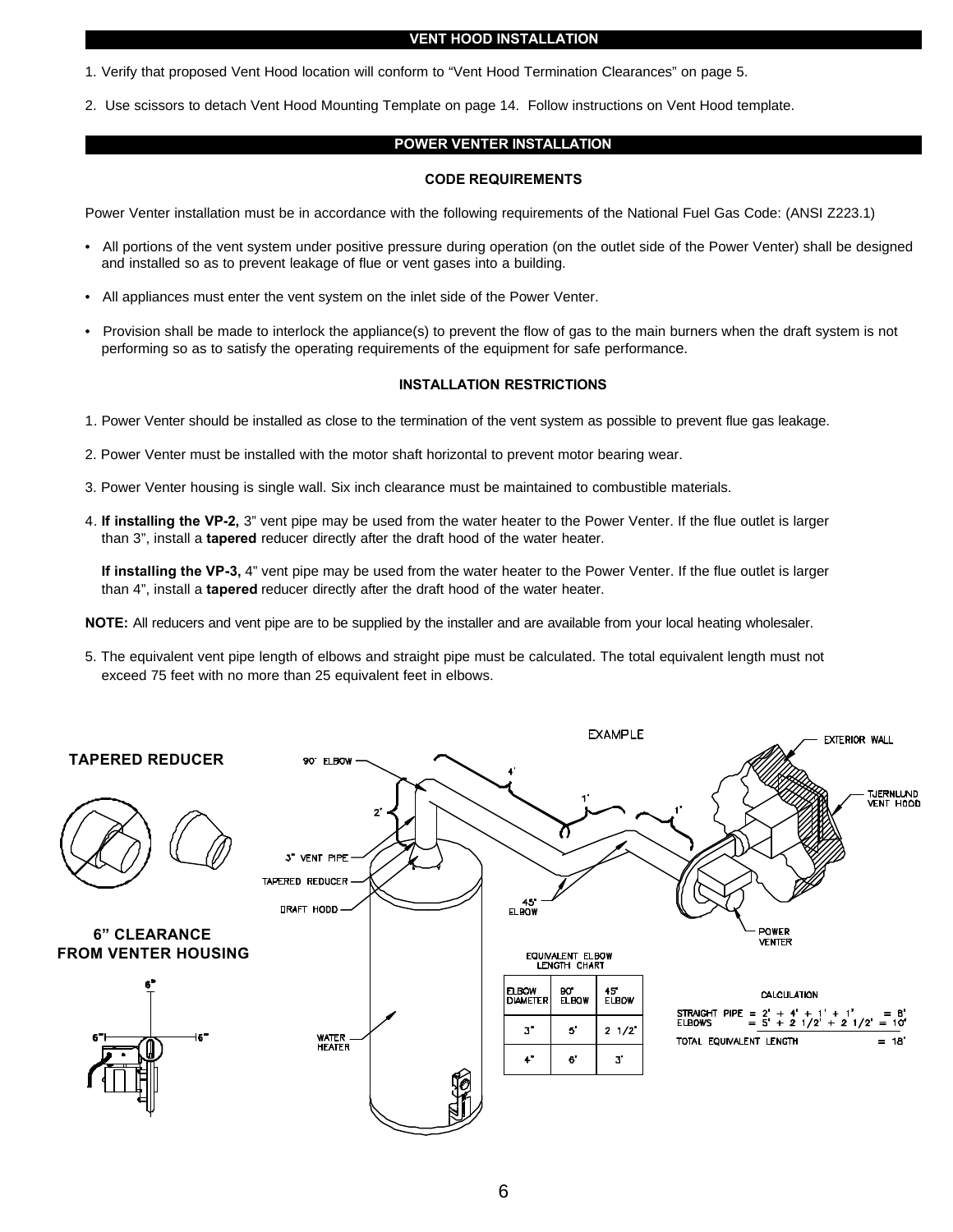#### **MOUNTING POWER VENTER**

1. To facilitate installation and reduce vibration, we have included 2 mounting brackets, 2 rubber isolators and 2 rubber grommets. One of the brackets may be used temporarily as a "third hand" to support the Power Venter while positioning it for permanent installation. Install the brackets as shown below.

**NOTE:** The Power Venter may be mounted in any position as long as the shaft of the motor remains horizontal.

**VP-2 MOUNTING VP-3 MOUNTING**





- 2. Connect outlet of Power Venter to inner sleeve of vent hood. Sections of vent pipe are permitted between Power Vent and Vent Hood but all connections after the Power Venter will be under a positive pressure during operation. These connections must be sealed with high temperature silicone sealant or aluminum vent pipe tape supplied by installer.
- 3. Using the holes as a guide, attach vent pipe to inlet collar using sheet metal screws. Install properly sized vent pipe sections from Power Venter inlet to appliance outlet avoiding elbows wherever possible and using only tapered transitions.
- 4. Support vent pipe in accordance with vent manufacturer's instructions.

#### **ELECTRICAL**

Route the 25' control cable supplied with the Power Venter back to the water heater controls along the ceiling joists, taking care not to come closer than 6" to the vent pipe or any other potentially hot surface. In most cases, the gas supply line may be used as a routing path from the ceiling to the water heater controls, the supplied nylon straps may be used to secure the cable.

NOTE: If the distance between the Power Venter and the heater controls is greater than the length of the cable, splice a section of 3 conductor PVC sheathed, 105 degree C thermostat cable to the supplied cable. Make sure the color coded leads remain consistent. An NEC approved accessible junction box must be used to contain the splice. Splices shall be made mechanically secure and insulated with tape or fixture type splicing connectors may be employed. Strain relief hardware contained within the NEC approved junction box shall be utilized.

The Power Venter operates on 110/115 VAC, therefore a grounded outlet must be within reach of the six foot power cord supplied with Power Venter. The flexible power cord supplied with the unit may only be used where local codes permit. If local codes do not permit the use of flexible power cord, follow steps below.

- 1. Remove the electrical box cover, flexible cord and strain relief from the enclosure.
- 2. Install suitable conduit fitting in enclosure and splice field wiring into existing wiring using code authorized method (wire nuts, etc.).
- 3. Replace electrical box cover.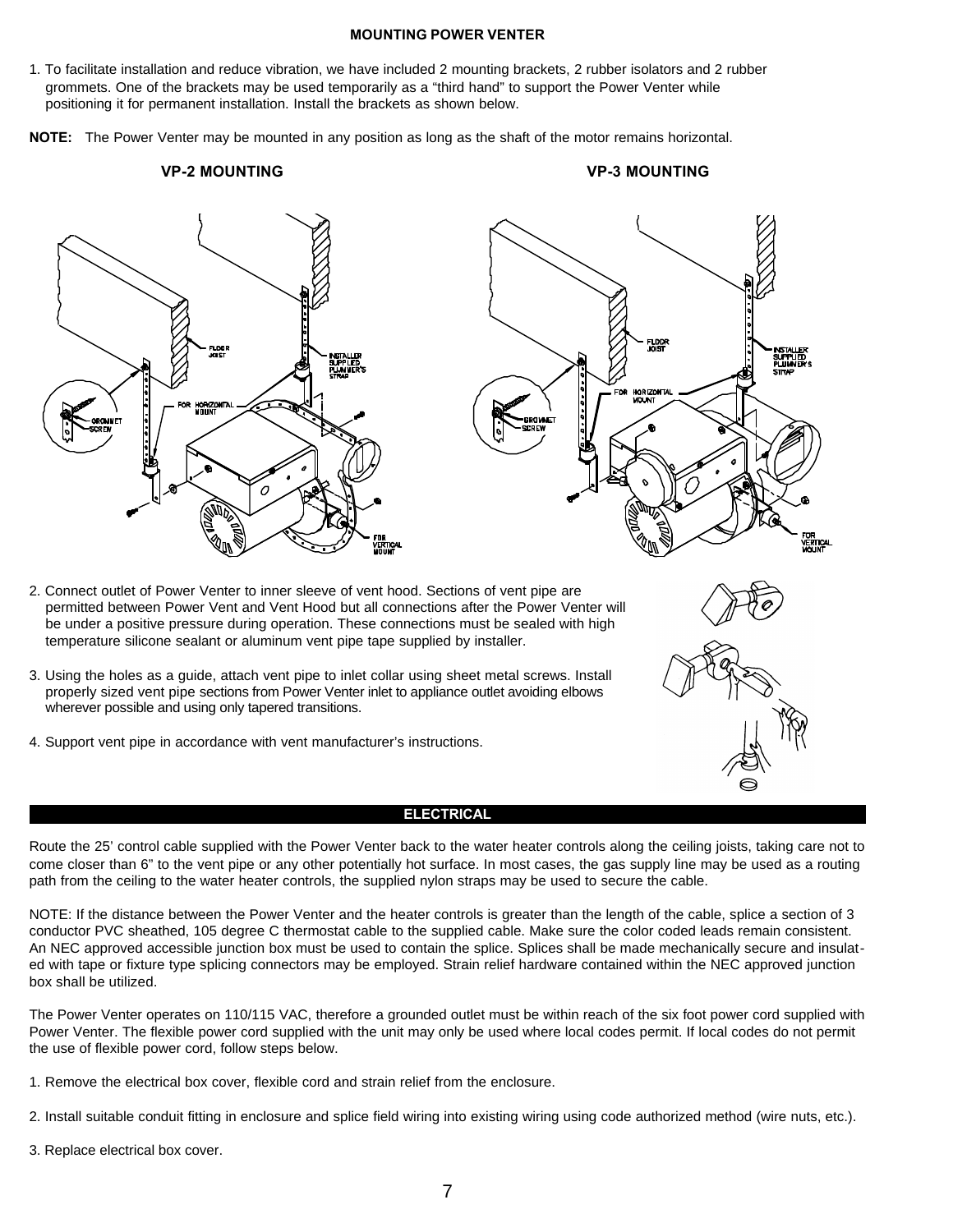

- 1. Push the black lead from the 6' 18/2 cable onto the common terminal of the gas pressure switch.
- 2. Push the remaining black lead from the 6' 18/2 cable onto one of the terminals on the solenoid valve.
- 3. Push the yellow lead from the 25' control cable onto the remaining terminal on the solenoid valve.
- 4. Push the red lead from the 25' control cable onto the piggyback terminal joined with common on the gas pressure switch.
- 5. Push the blue lead from the 25' control cable onto the normally open terminal on the gas pressure switch.
- 6. Plug the power cord from the Power Venter into a grounded 115 VAC outlet. Verify that the outlet is powered through a 15 amp circuit breaker.







#### **OPERATION CIRCUIT CHECK**

- 1. Place water heater in operation. A. The Power Venter should operate.
- 2. Turn gas pilot knob to "pilot". B. The Power Venter should continue to operate for approximately 45 seconds to purge the vent system of any residual flue gases.
- 3. Repeat steps 1 and 2 twice to assure operation.

#### **SAFETY INTERLOCK TEST**

- 1. Remove the blue lead from the normally open contact of the gas pressure switch. This will disable the Power Venter.
- 2. Adjust the heater's thermostat or run hot water until full burner operation occurs.
- 3. Within 3 minutes the linear limit spillage sensing switch circuit should disrupt power to the gas solenoid valve, stopping the supply of gas to water heater.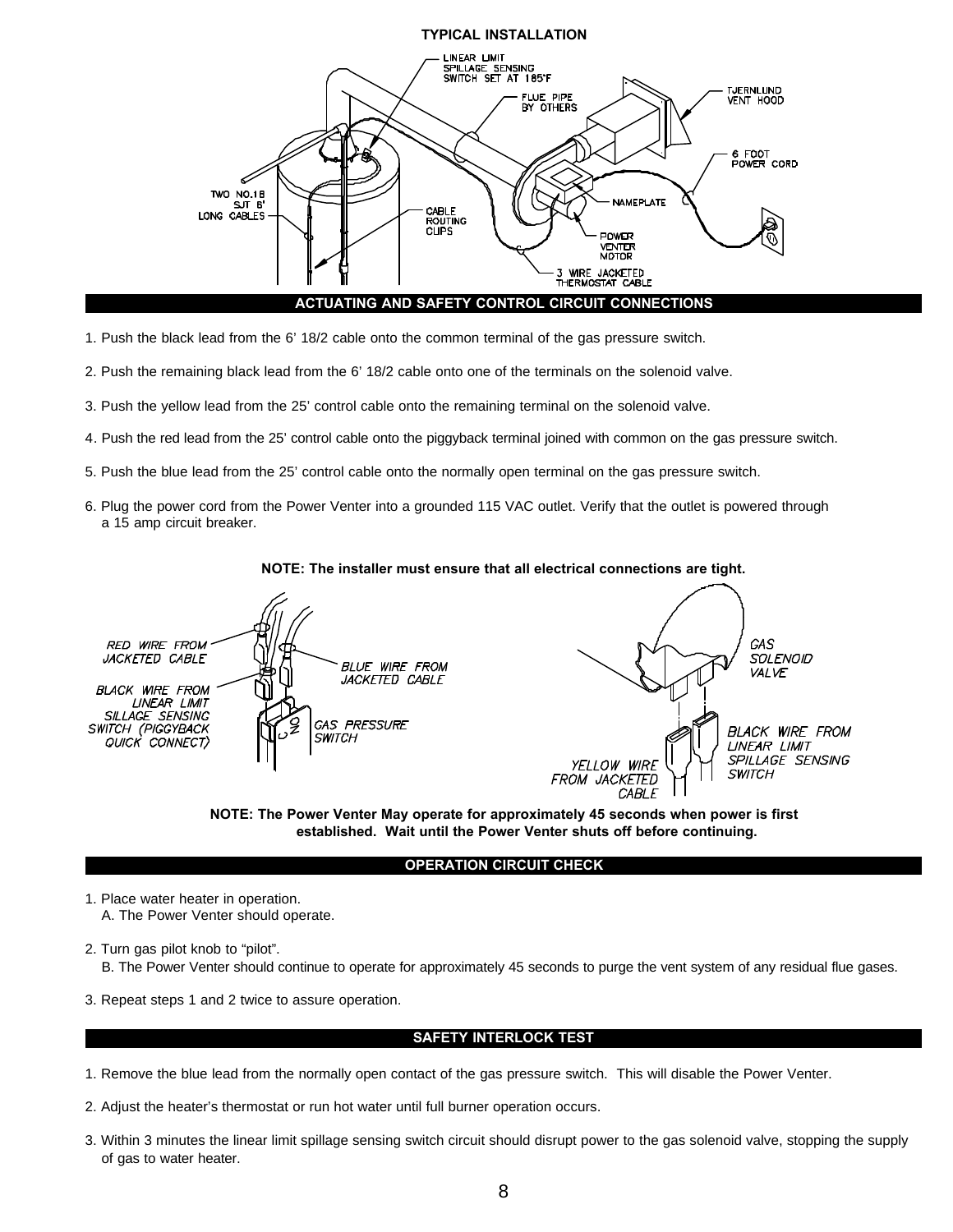4. **IMPORTANT**: Wait 4 minutes and push the reset button on linear limit spillage sensing switch.

- 5. Reconnect the blue lead to the normally open terminal of the gas pressure switch.
- 6. Light pilot following the heater manufacturer's instructions. NOTE: Pilot should not have to be relit if using optional Pilot Saver Kit (P/N 950-2061).
- 7. Extinguish the pilot with the burner off. Determine after 3 minutes that there is no gas flow to the main burner. If gas flow to the main burner is detected, replace the water heater gas valve immediately.



#### **WARNING:**

The linear limit spillage sensing switch is designed to alert the user to a potentially hazardous condition. It is not designed to, and cannot replace, regular vent system inspection, appliance servicing and combustion testing. **DO NOT USE IT AS A SUBSTITUTE FOR PROFESSIONAL APPLIANCE MAINTENANCE.**

- 1. Close all doors and windows of the building. If the appliance is installed in a utility room or closet, close the entrance door. Close fire place dampers.
- 2. Turn on clothes dryer. Turn on all exhaust fans, such as range hoods, bathroom exhaust and whole house fans to maximum speeds. Do not operate a fan used strictly for summer exhausting.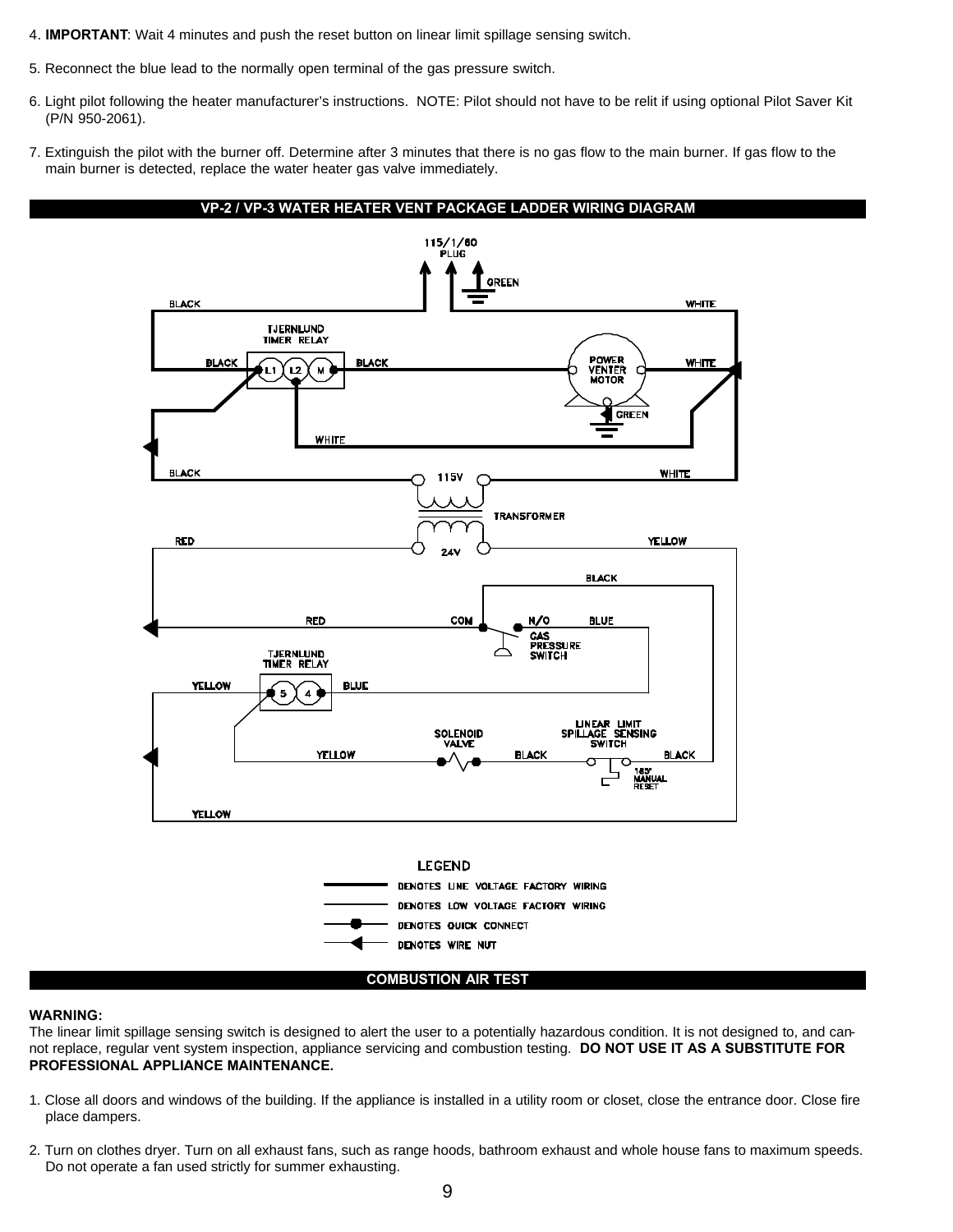- 3. Following the water heater manufacturer's instructions, place the appliance in operation, set thermostat for continuous operation.
- 4. Allow fans and appliance to operate for 5 minutes.
- 5. Tripping of the Linear LImit spillage sensing switch during the 5 minutes indicates an unsafe operating condition. Turn off fuel supply to appliance and **DO NOT OPERATE UNTIL UNSAFE VENTING CONDITION IS INVESTIGATED BY PROFESSIONAL CONTRACTOR OR UTILITY SERVICE PERSONNEL.**
- 6. Return all windows, doors and fans to their previous conditions of use.
- 7. Sign and date these instructions to verify that the Sign: combustion air and safety interlock test have been completed. These instructions must remain on Date: premises.

**PERFORMANCE CURVES**



### **VP-2 PERFORMANCE CURVE**

### **VP-3 PERFORMANCE CURVE**

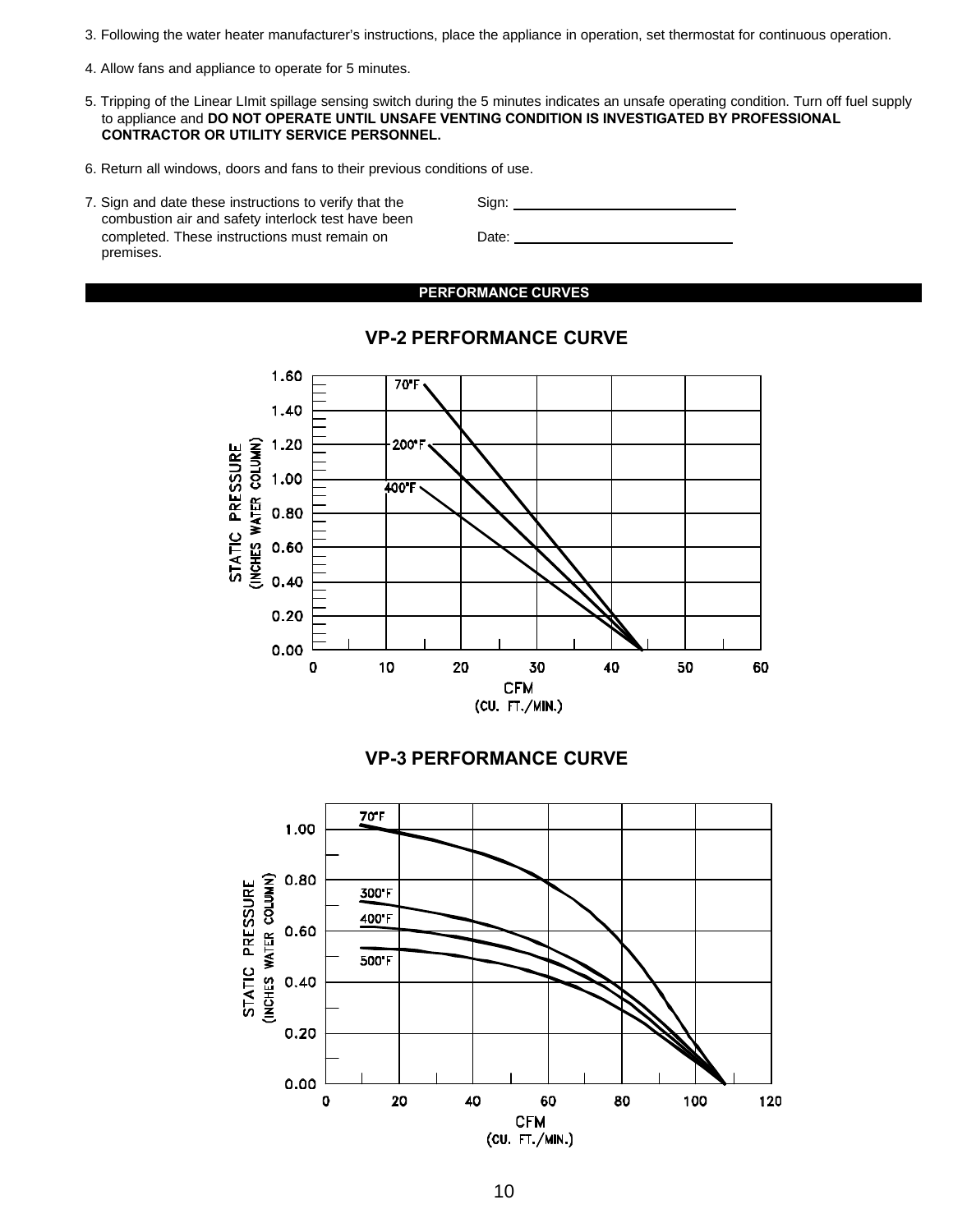### **Symptom 1**

Venbyr runs constantly.

**NOTE:** If the pilot light is extinguished, follow the steps under "IN THE EVENT OF A PILOT OUTAGE" on page 1 of these instructions before continuing.

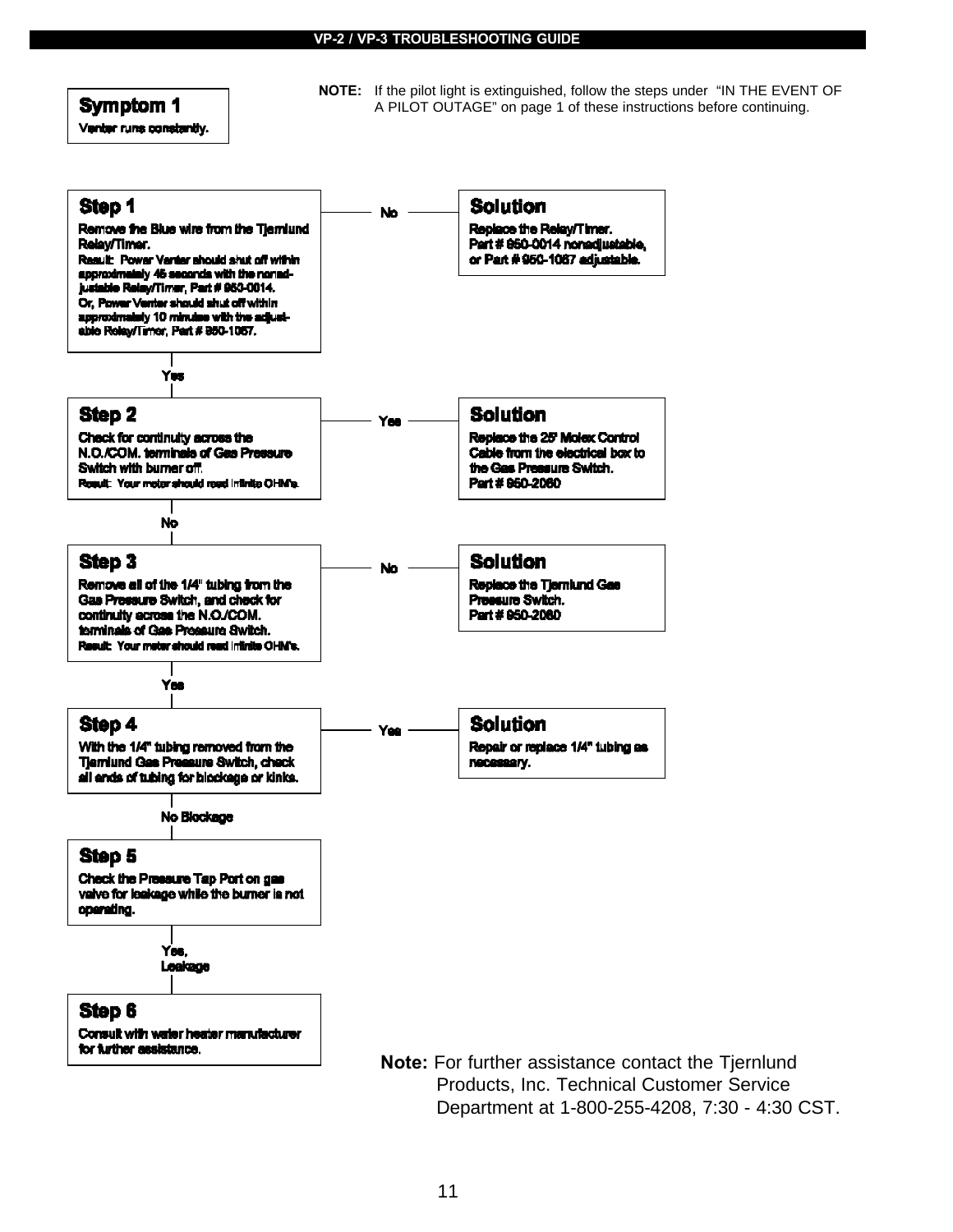Venter will not run.

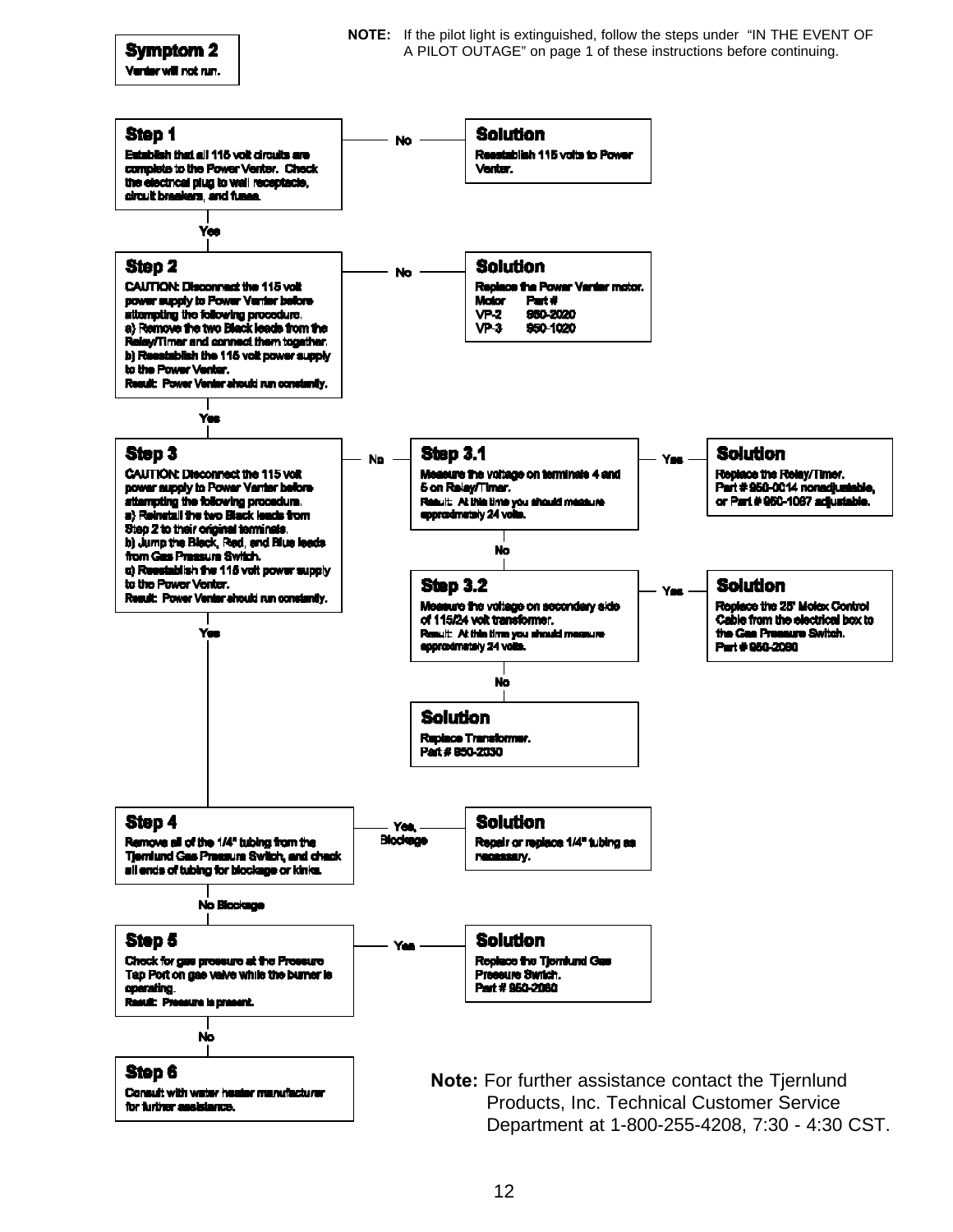#### **MAINTENANCE**

- 1. Oil motor every six months with 2 drops of S.A.E. #20. The oil ports are located on the top ends of the motor. NOTE: The model VP-3 motor does not need to be oiled if it is a Magnetek motor.
- 2. The Homeowner must semiannually inspect the vent hood and vent pipe for blockage, corrosion and leaks.
- 3. A vent system inspection must be performed annually by a qualified service agency. The inspection should include the operation circuit check, safety interlock test, combustion air test and a visual inspection of the complete vent system for corrosion, blockage and leaks. Any corrosion, blockage or leaks detected, must be replaced or repaired immediately.

#### **HOW TO OBTAIN SERVICE ASSISTANCE**

- 1. If you have any questions about your Power Venter or if it requires adjustment, repair or routine maintenance, we suggest that you contact your installer, plumbing contractor or service agency.
- 2. If you require technical information contact Tjernlund Products, Inc. at 1-800-255-4208.

When contacting Tjernlund Products, Inc., please have the following information available:

- 1. Model number of the Power Venter
- 2. Name and address of installer and service agency
- 3. Date of original installation and dates any service work was performed
- 4. Details of the problem

#### **LIMITED PARTS WARRANTY AND CLAIM PROCEDURE**

Tjernlund Products, Inc. warrants the components of its products for one year from date of installation. This warranty covers defects in material and workmanship. This warranty does not cover normal maintenance, transportation or installation charges for replacement parts or any other service calls or repairs. Products that are tampered with, damaged, installed improperly, wired incorrectly or defective due to malfunctioning appliances are not covered under this warranty. This warranty DOES NOT cover the complete Power Venter if it is operable, except for the defective part.

Tjernlund Products, Inc. will issue credit to the original distributor or provide a free part to replace one that becomes defective during the one year warranty period. If the part is over 18 months old, proof of date of the installation in the form of the contractor sales / installation receipt is necessary to prove the unit has been in service for under one year. All receipts should include the date code of the Power Venter to ensure that the defective component corresponds with the complete unit. This will help preclude possible credit refusal.

- 1.) Follow troubleshooting guide to determine defective component. If unable to determine faulty component, contact your Tjernlund distributor or Tjernlund Products Technical Customer Service Department at 1-800-255-4208 for troubleshooting assistance.
- 2.) After the faulty component is determined, return it to your Tjernlund distributor for replacement. Please include Power Venter date code component was taken from. The date code is located on the Electrical Box coverplate. If Power Venter date code is older than 18 months you will need to provide a copy of the original installation receipt to your distributor. Credit or replacement will only be issued to a Tjernlund distributor after the defective part has been returned prepaid to Tjernlund.

#### **REPLACEMENT PARTS LIST**

| <b>ITEM</b>                                       | <b>PART NUMBER</b> |
|---------------------------------------------------|--------------------|
| VP-2 Vent Hood                                    | $VH1-3$            |
| VP-3 Vent Hood                                    | $VH1-4$            |
| VP-2 Venter Motor                                 | 950-2020           |
| VP-3 Venter Motor                                 | 950-1020           |
| 24V Solenoid Valve                                | 950-2040           |
| <b>Gas Pressure Switch</b>                        | 950-2080           |
| 24V Transformer                                   | 950-2030           |
| Post Purge Relay/Timer                            |                    |
| (approx. 45 second non-adjustable delay) 950-0014 |                    |
| Post Purge Relay/Timer                            |                    |
| (1 to 10 minute adjustable delay)                 | 950-1067           |
| Linear Limit Spill Switch                         | 950-2064           |
| 25' Control Cable                                 | 950-2060           |
| Pilot Saver Kit (Optional)                        | 950-2061           |

#### **TJERNLUND LIMITED ONE YEAR WARRANTY**

Tjernlund Products, Inc. warrants to the original purchaser of this product that the product will be free from defects due to faulty material or workmanship for a period of (1) year from the date of original purchase or delivery to the original purchaser, whichever is earlier. Remedies under this warranty are limited to repairing or replacing, at our option, any product which shall, within the above stated warranty period, be returned to Tjernlund Products, Inc. at the address listed below, postage prepaid. THERE ARE NO WARRANTIES WHICH EXTEND BEYOND THE DESCRIPTION ON THE FACE HEREOF, AND TJERNLUND PRODUCTS, INC. EXPRESSLY DIS-CLAIMS LIABILITY FOR INCIDENTAL OR CONSEQUENTIAL DAMAGES ARISING FROM THE USE OF THIS PRODUCT. THIS WARRANTY IS IN LIEU OF ALL OTHER EXPRESS WARRANTIES AND NO AGENT IS AUTHORIZED TO ASSUME FOR US ANY LIABILITY ADDITIONAL TO THOSE SET FORTH IN THIS LIMITED WARRANTY. IMPLIED WARRANTIES ARE LIMITED TO THE STATED DURATION OF THIS LIMITED WARRANTY. Some states do not allow limitation on how long an implied warranty lasts, so that limitation may not apply to you. In addition, some states do not allow the exclusion or limitation of incidental or consequential damages, so that above limitation or exclusion may not apply to you. This warranty gives you specific legal rights and you may also have other rights which may vary from State to State. Send all inquiries regarding warranty work to Tjernlund Products, Inc. 1601 9th Street, White Bear Lake, MN 55110-6794. Phone (651) 426-2993 • (800) 255-4208 • Fax (651) 426-9547.